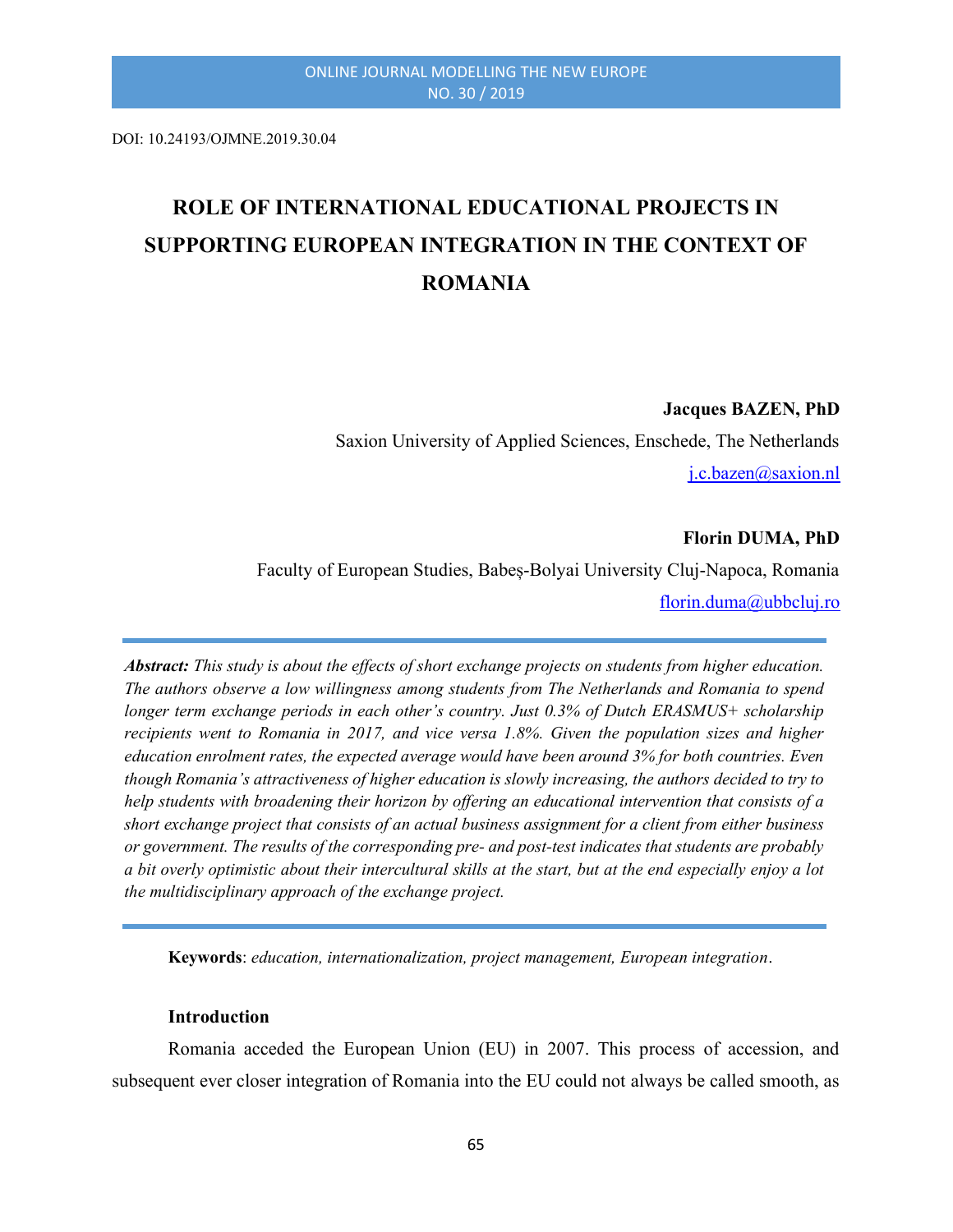in several instances Romania was criticized by the EU about not always following through necessary policy reforms to comply with European rules and regulations. In spite of these political and judicial issues, when looking at educational cooperation, Romanian universities are more and more integrated in European networks, as can be seen from data regarding international partnerships, student and staff exchanges and the general participation of Romanian higher education in different EU programs (European Commission, 2018). Also, looking from a business perspective, integration of Romania in the EU common market can be called successful. When looking at one of the often-used indicators, foreign direct investments (FDI) in the Romanian economy, these investments were growing to levels way above the levels of before the EU accession (Ludosean, 2012). The years following the global financial  $\&$  economic crisis of 2008 brought a decrease in the flows of FDI to Romania, but followed by a steady recovery afterwards (National Bank of Romania, 2018). Arguably more importantly than the bare numbers, are the originating countries of these investments. In Romania's case, well over 90% of the FDI flows are from EU countries (National Bank of Romania, 2018), showing the strong connections of the Romanian economy with those from the EU. Also in terms of GDP growth, Romania is one of the fastest growing countries in the EU (Bayer, 2018) and the GINI coefficient of Romania is relatively high compared to Western European economies, but steadily falling (World Bank, 2019), indicating that income inequalities in society are becoming less extreme.

Still, notwithstanding the impressive economic performance of Romania as described in the previous paragraph and the growing participation of Romanian universities in EU networks, these developments do not yet show in the actual numbers of student mobility between Western European countries and Romania. At least not in the ERASMUS+ KA103 program, the largest and most well-known study mobility exchange program in Europe. In this study we did not look for other exchange programs, even though these do exist. Since the choice was made to focus on KA103, it also means that exchanges in vocational education as well as ERASMUS+ placement mobility are left out. The ERASMUS+ study mobility program is popularly seen as a measure of connectedness in terms of academic networks.

The overall picture is that there is less mobility of students from Western European countries to Romania and vice-versa than might be expected based on the number of mobile students in both countries. The authors took The Netherlands and Romania as example of two roughly equally sized EU member states in terms of population and determined the student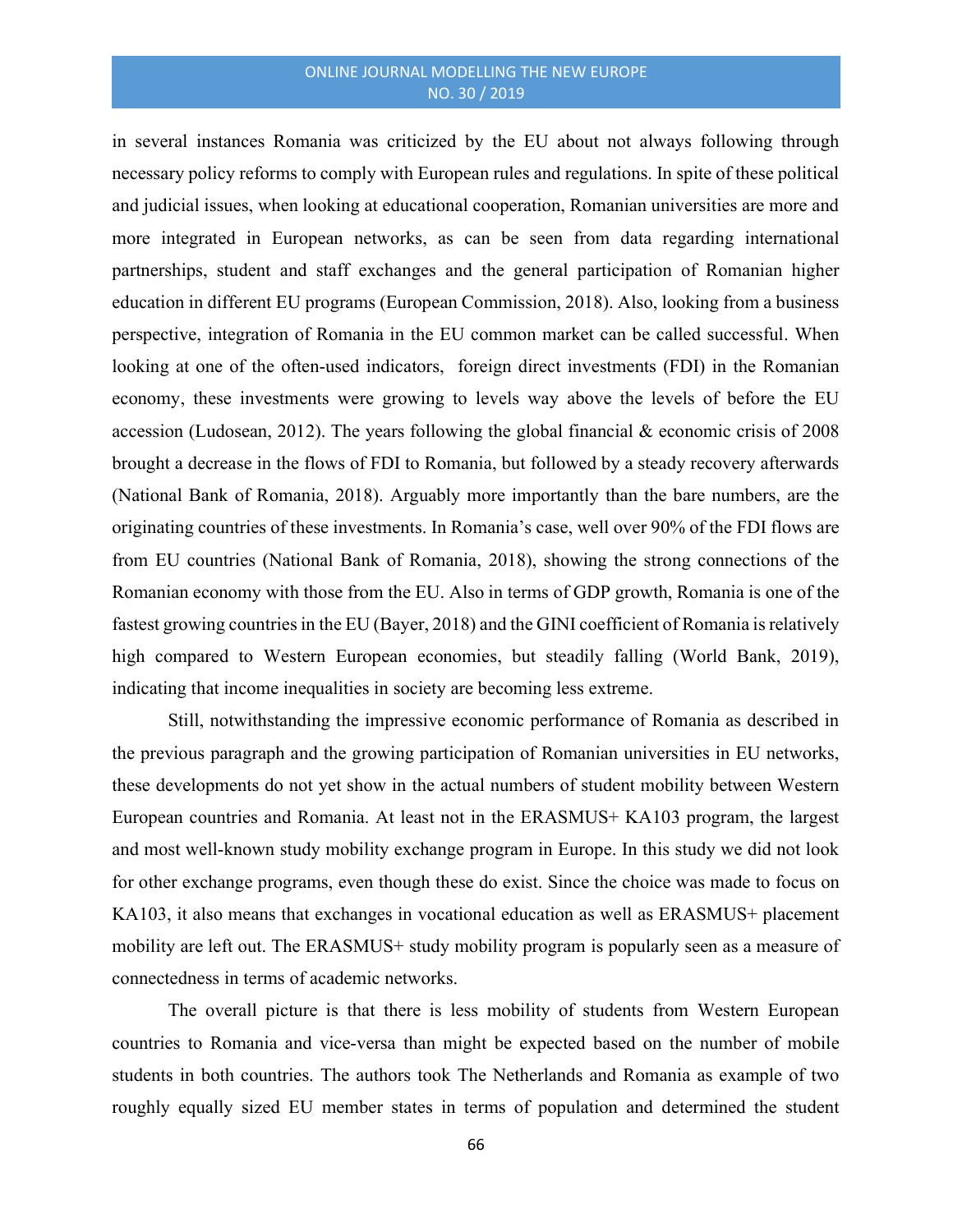mobility flows between the two countries and compared it with what could be expected based on the population of both countries. Since both countries have a roughly equal population, it could be expected that in both countries around 3% of students would spend an exchange period in each other's country (see figure 1). The actual numbers as reported in the ERASMUS+ annual report for 2017, are for both countries not even close to this percentage, with a large gap especially from the Dutch side. Only 44 Dutch students spend an exchange period in Romania, out of a total of 13 783 ERASMUS+ participants (European Commission, 2018), no more than 0.3% of the total Dutch student mobility that year. From Romania 156 students went to the Netherlands, out of a total number of 9091 students (European Commission, 2018), or 1.7% of the total KA103 Romanian student mobility.





Source: The actual numbers are from ERASMUS+ Annual Report, European Commission, 2018

The same ERASMUS+ Annual Report shows that in general Romania is a net sender of students in the Erasmus program, meaning that Romanian universities are sending more students abroad than they attract foreign students to study in their institutions. When looking at the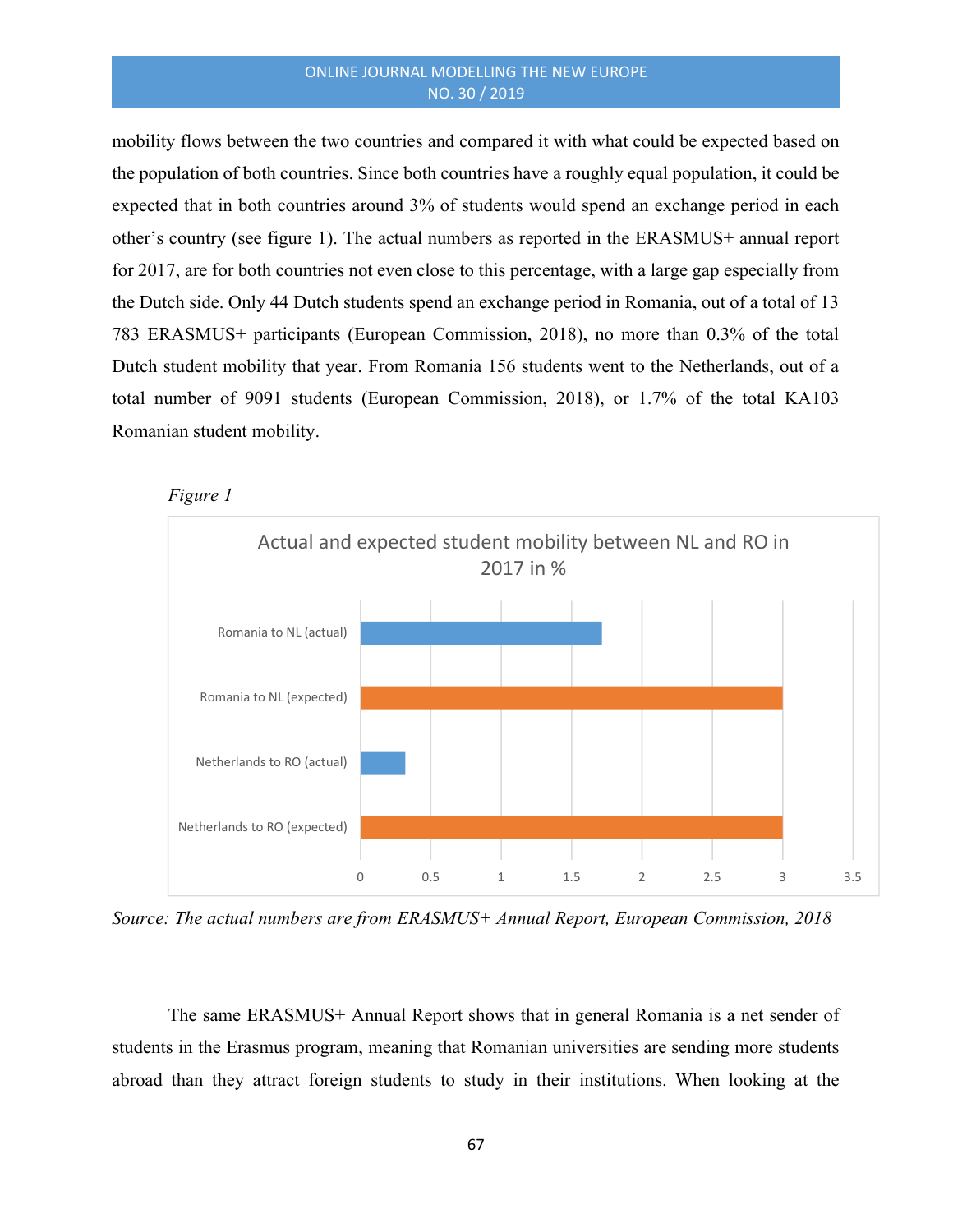developments over the years 2007 – 2017, there is however a growth in the ratio of receiving and sending ERASMUS+ KA103 exchange students. The Receiving/Sending ratio (R/S-ratio) is calculated by dividing the number of incoming exchange students by the number of outgoing exchange students. If there is an equal number of incoming and outgoing students, the ratio will be 1. The R/S-ratio for Romania in 2017 is 0.45, meaning that Romania roughly sends twice as many students out than the country receives incoming students. For 2007 the R/S-ratio was 0.33, meaning that the ratio was around three to one. It is therefore possible to conclude that the Romanian higher education has become relatively more attractive for foreign students. During this decade, the absolute numbers both of incoming and outgoing students have strongly increased. The number of outgoing students increased with 111% per year and the number of incoming students with no less than 192%, although it must be noted that increases in small numbers in general cause large percentual growth. When comparing Romania with the other ERASMUS+ programme countries in terms of development of R/S-ratio and the development of this ratio during the 2007-2017 decade, it becomes clear that Romanian higher education has a lot of similarities with Slovakian and Bulgarian higher education institutions in terms of R/S-ratio and development. Other countries from Central/Eastern Europe such as Poland, Hungary, the Czech Republic and Slovenia all managed to move from net-sending countries into net-receiving countries, showing that these countries are seen by students as more attractive to spend an exchange period in. Gonzalez, Mesanza, and Mariel (2011) found in their study about student mobility flows that the cost of living, distance to the home country, university quality, the host country language and its climate are significant determinants for students to decide on where the spend their exchange period. Figure 2 shows the R/S-ratios of all ERASMUS+ KA103 programme countries and the development of this R/S-ratio over the decade 2007-2017. The R/S-ratio on the X-axis has a logarithmic scale, ranging from an R/S-ratio of 0.18 (Turkey), to 5.93 (Malta). Both Turkey and Malta are outliers, Turkey barely attracts incoming students and Malta receives almost 6 times more students than the country sends out. A positive value on the Y-axis means an increase in the R/S-ratio over the decade 2007 to 2017 and a negative value means a decrease. Decreases in R/Sratios can occur when there are either less incoming students with a roughly similar number of outgoing students, or there are substantially more outgoing students with similar numbers of incoming students. The second case is happening for example in Denmark, the country that scores lowest on the R/S-ratio development.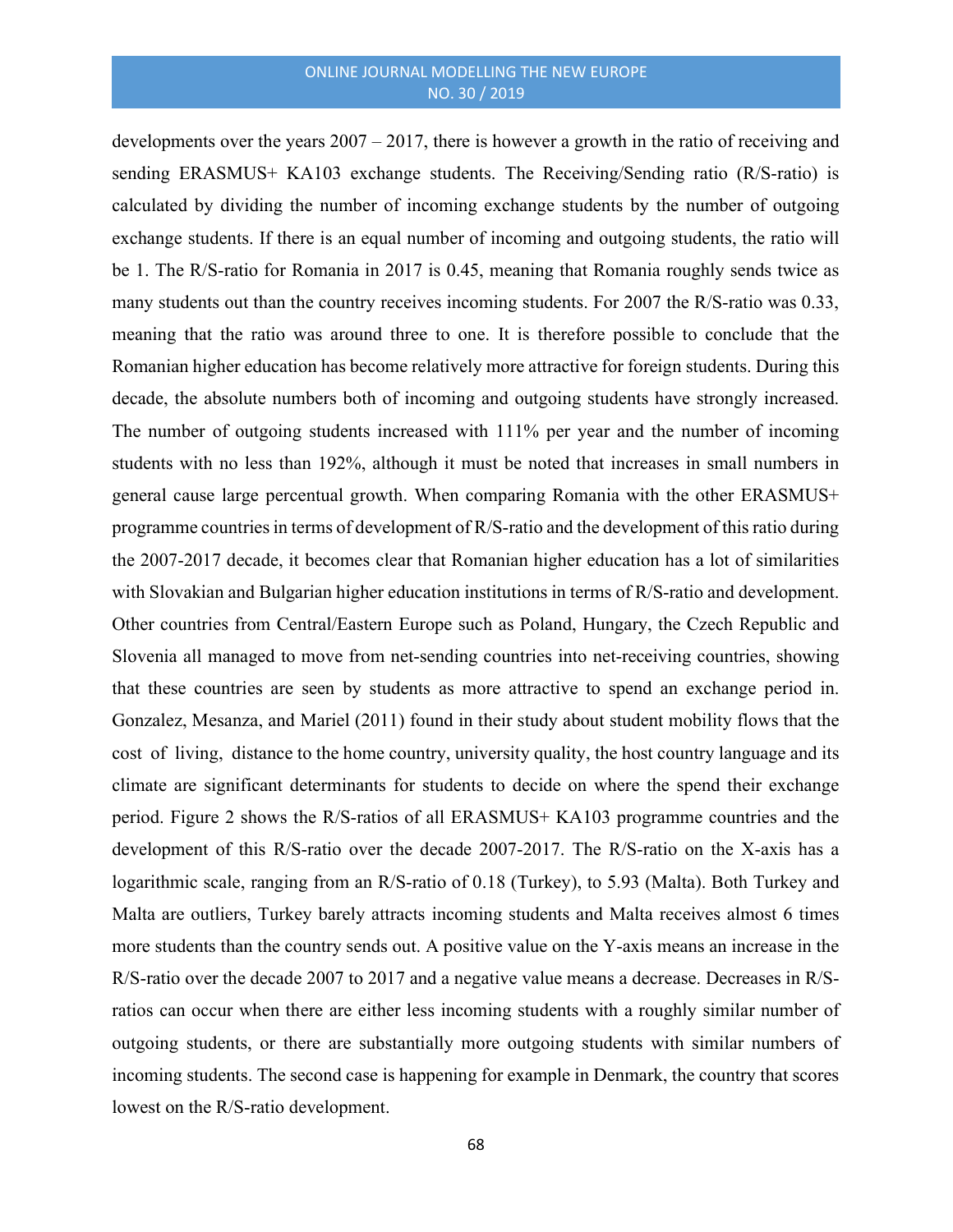# Figure 2



Source: ERASMUS+ Annual Report, European Commission, 2018

One of the other indicators to understand the development of Romanian integration in the European Union is the percentage of students that participate in student mobility periods. For all ERASMUS+ programme countries, this percentage is slightly above 1% per year. Given that a typical study period lasts for 4 to 5 years, it can be concluded that on average  $4 - 5\%$  of all students in the programme countries participate in a student mobility (European Commission, 2018). Figure 3 shows the yearly participation of students from all programme countries in the ERASMUS+ KA103 program. Romania scores slightly above average, and it can be expected that also in Romania  $4 - 5\%$  of the higher education students will have participated in an ERASMUS+ exchange period.

These data provide an insight in the matter of connectedness between Romania and other EU/ERASMUS+ programme countries. As can be seen from figure 1, especially the mobility flows from Western Europe, for example from a country like the Netherlands to Romania are very small,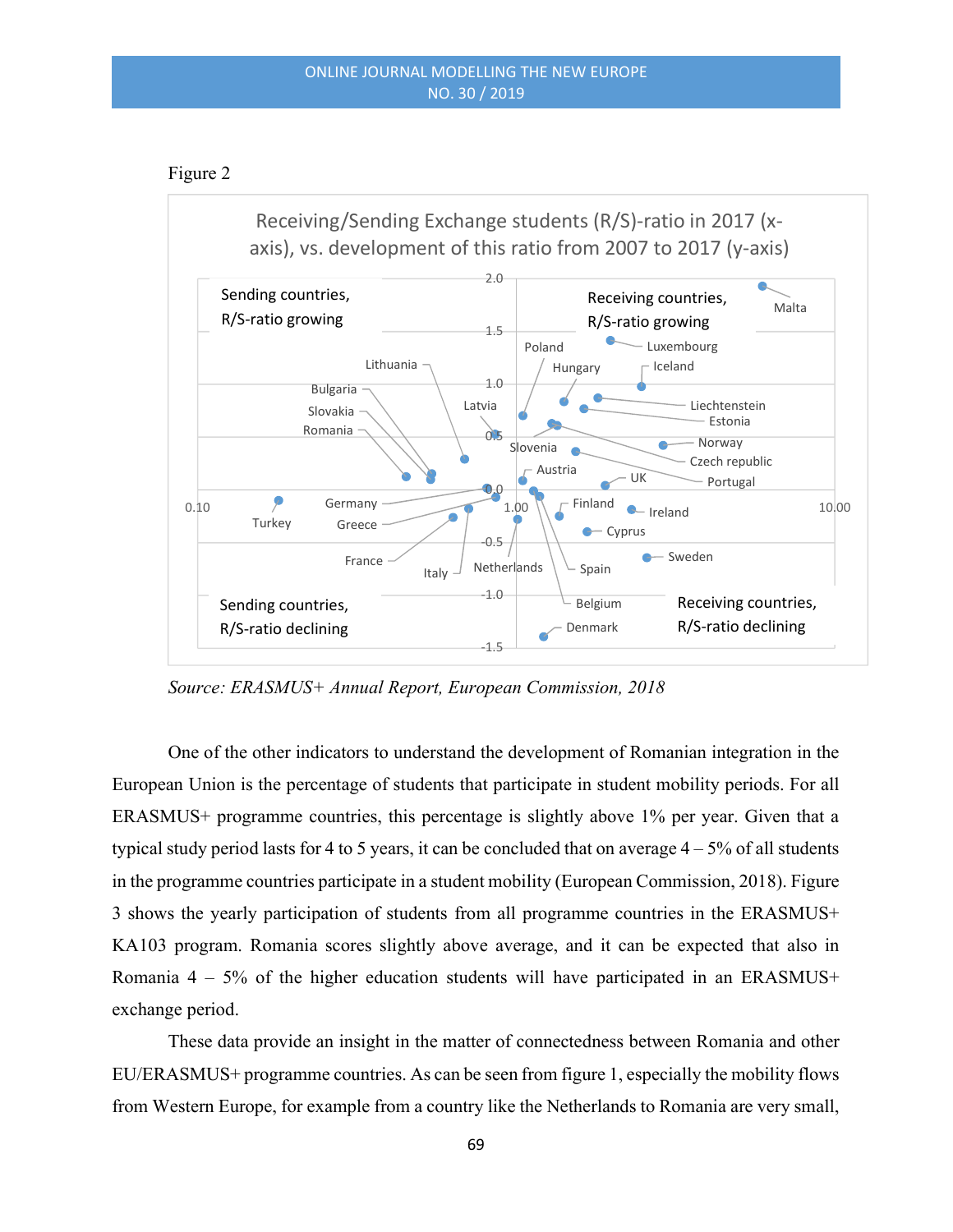but also vice versa, mobility flows are under average. There can and probably will be a myriad of reasons for this pattern, but the authors decided not to investigate in detail those reasons, but to take those as a given, yet unknown, fact of life and investigate from the available literature whether the popular idea that the ERASMUS+ study mobility is a measure of connectedness of universities internationally, holds. Furthermore, the authors decided to develop an educational intervention to try to connect Dutch and Romanian students in order to learn how to build effective international project cooperation within mixed teams of students from both countries. The goal of this project was to understand if students reported after a relatively short but intensive exchange project that their intercultural competences were increased and if they would like to pursue an exchange period or even career in the other country.





Source: Eurostat

#### Theoretical Framework

Study's into student exchanges are mostly limited to ERASMUS(+) exchanges, or other longer-term exchange periods. The European Commission already keeps track of statistics of the program, as could be seen in the introduction part of this paper. The idea behind the ERASMUS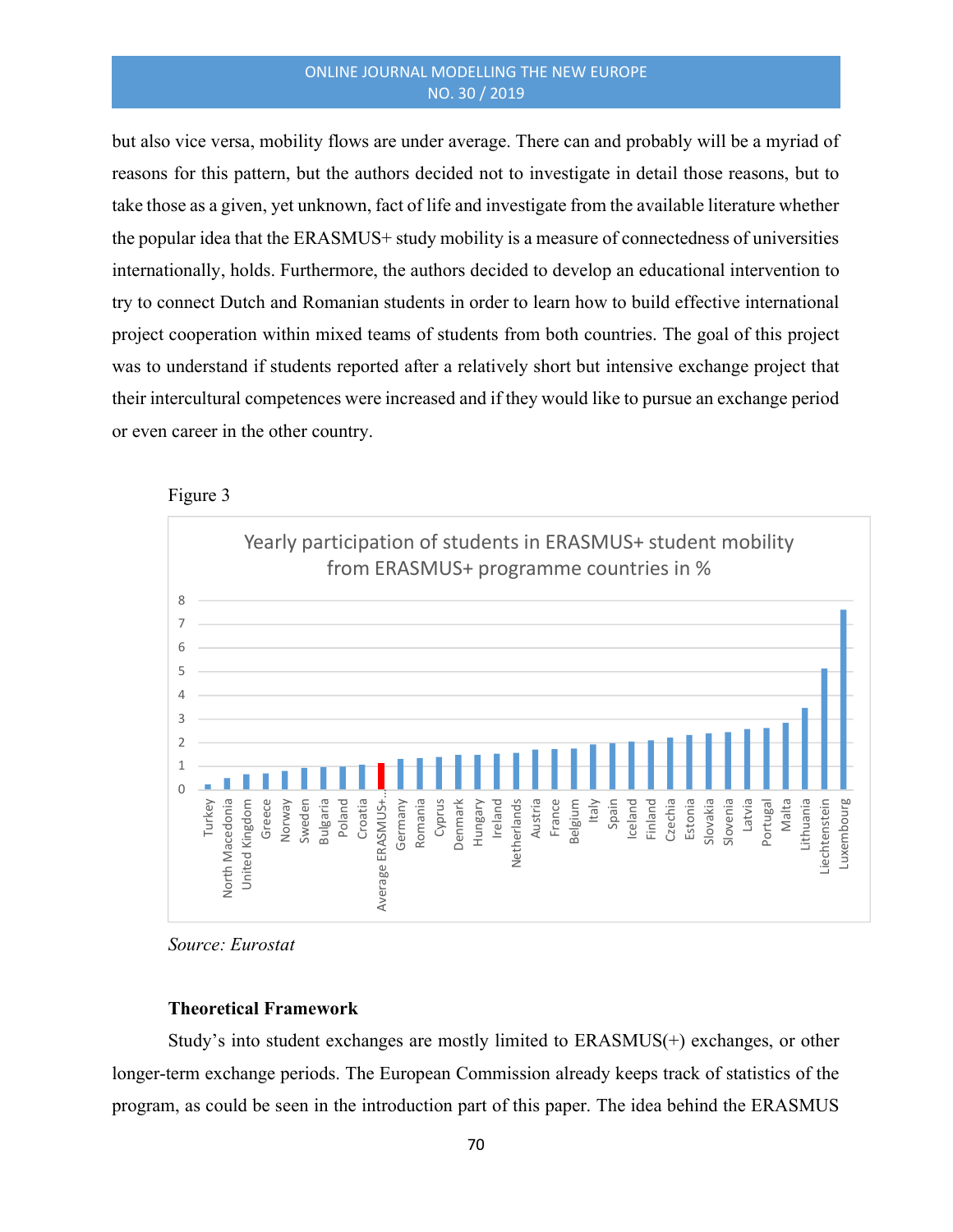program is the so-called international integration theory (Sigalas, 2010), which states that because of more international cross-border contacts, in the right context, international integration and community building can occur, leading to sustained peace (Deutsch, 1966, 2015). Some authors have argued that at least partly some of these developments can be seen in Europe, where especially higher educated and white-collar workers also identify themselves as Europeans next to their own national identity (Fligstein, 2008). At the same time, Fligstein argues that a large group is mostly left out in the current EU policies, namely lower educated people and potentially at least some part of the middle class, which could lead to an actual widening of the gap between the perceived national identity and European identity.

Sigalas (2010) argues that it is assumed, but never proved that ERASMUS exchange programs are broadening the horizons of young people and are therefore helping with raising a European identity. Sigalas even found in his study the contrary, namely that participation in such an exchange program may even have adverse effects on feelings of Europeanness. He also concludes that it is unlikely that shorter study trips or tourism visits have any result on the development of a European identity among students. Therefore, the authors of this paper decided to develop a short-term targeted exchange program between the Netherlands and Romania aimed at bringing students together by challenging them with a practical business assignment that needs the skills of students from both countries in order to be completed successfully and test whether some effects can be found. Other authors however, like King and Ruiz‐Gelices (2003), Recchi and Favell (2009), Van Mol (2013) and Mitchell (2015) did find – albeit sometimes modest – positive developments on European identity among ERAMUS participants.

There is other criticism possible on the way the exchange program is organised, when looking at its goal of building a more European identity. Mitchell (2015) argues that cultural isolationism is detrimental for European identity building. This cultural isolation quite often happens in practice, as it is rather common that groups of students from one university study together in another country. Mitchell further argues that given that around 5% of EU students participate in an exchange program, no large developments among the general population of such programs can be expected. What is more, as Kuhn (2012) argues, the ERASMUS+ program misses its mark, as it appeals to the interest of those students who are already thinking internationally.

The effectiveness of short exchange programs and/or projects on "broadening the horizons of participants" of such projects seem to have been barely studied. A so-called ERASMUS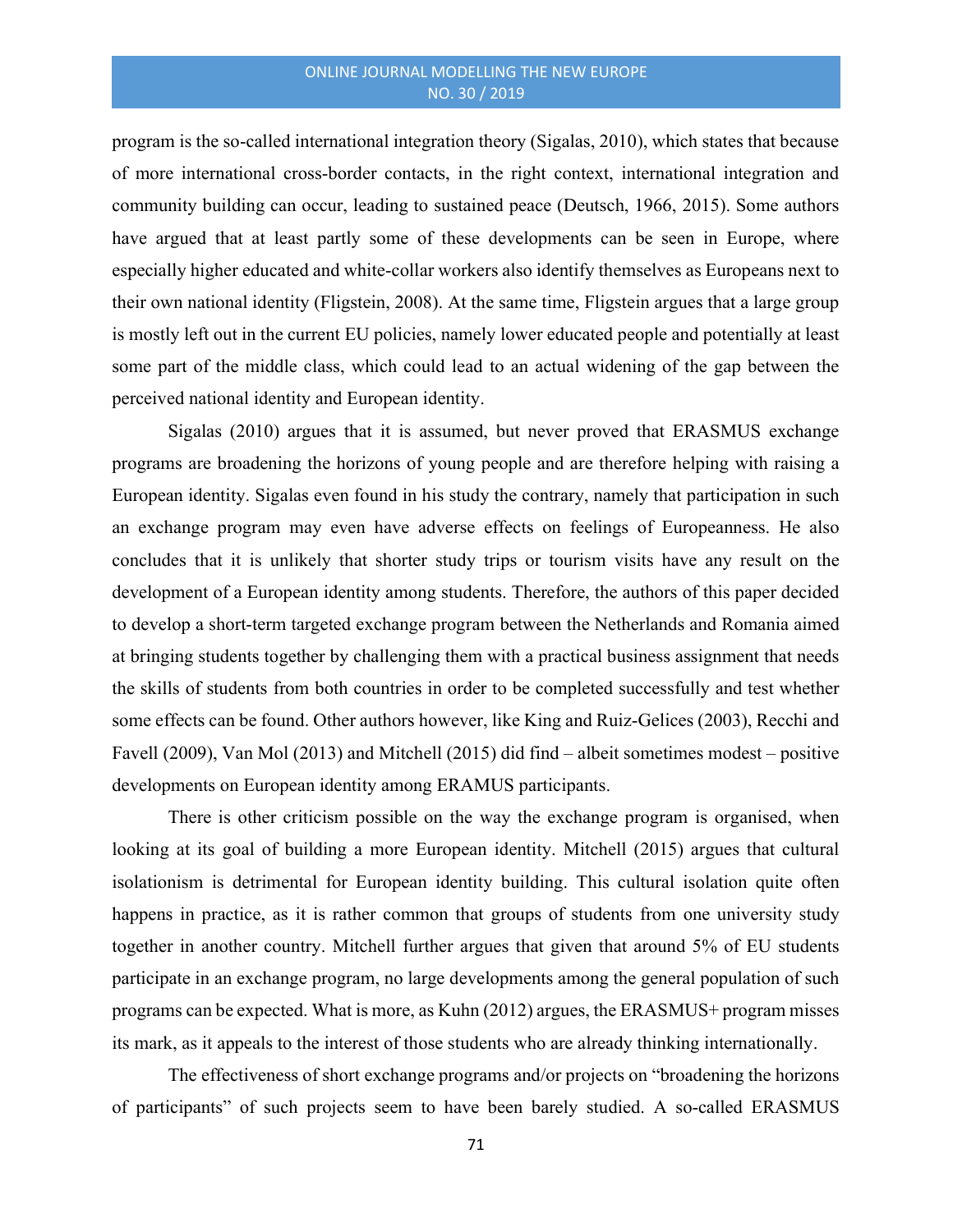Intensive Program comes closest to what the authors have designed in terms of educational intervention, although any ERASMUS Intensive Program is by design multilateral instead of bilateral as is the intervention studied in this paper. A search on Google Scholar and Scopus on "effectiveness of ERASMUS Intensive Programs" yielded a plethora of (conference) papers. However, all these papers were mainly dealing with an evaluation of the program itself, and not providing measurable quantitative data on how and how much the participating students have "broadened their horizon". Other authors, such as Racolța-Paina (2016) studied the Erasmus for Young Entrepreneurs program or, more general, the effects of entrepreneurship in Romania (Pop A.M, 2018). Yet, the Erasmus for Young Entrepreneurs program is not close to our educational intervention project because it is based mostly on individual participation and it is designed for a period of minimum two months.

#### Educational intervention & Research design

Almost ten years ago the authors came with the idea to organize short term practice oriented international projects, for students from The Netherlands and Romania, particularly from Saxion University of Applied Sciences and Babes-Bolyai University. Our intention was to "broaden their horizon" and the solution we found was to mix up two groups of 12-15 students from each country, together with their teachers, in order to work on a specific assignment for one week, in smaller subgroups. This period might sound too short, but we thought of a one-week intensive work, with preparation in advance (couple of months in advance). At the end of that week the students had to present the results of their work to the client, either from a private company or from public institutions.

The content of these short-term international projects was related to structured problem solving suggested by businesses and/or societal organizations. Some examples of short-term projects that we organized for students along the years are:

• Courtyard development in the city of Cluj-Napoca (new functions for courtyards in the centre);

Some embankment development project (river to the city), related to the preparation of the candidature for European cultural capital;

• Ethnographic park of Cluj-Napoca (solution for revitalization of the park and museum);

72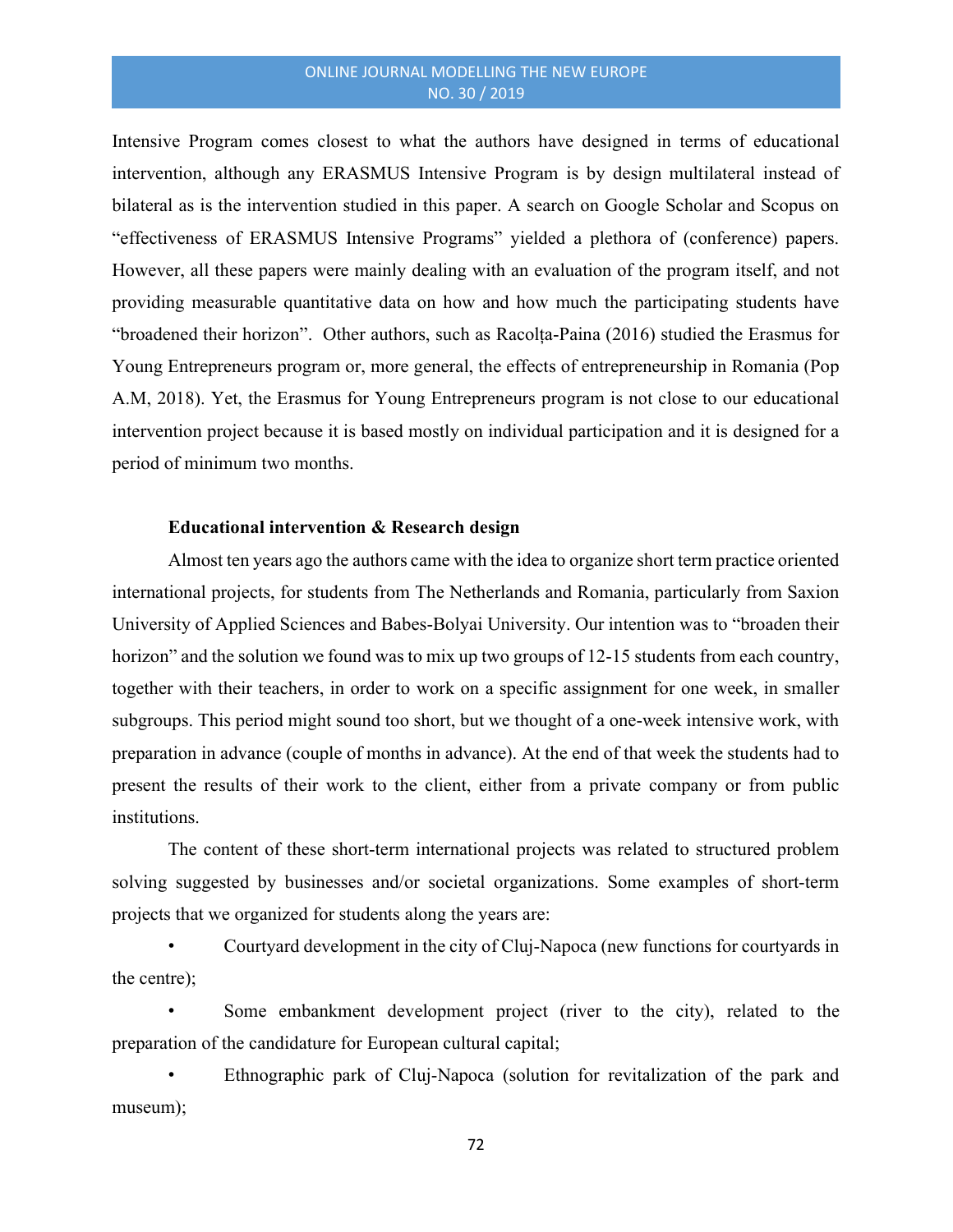- Urban mobility in Cluj-Napoca (development of bicycle transport network);
- European cultural capital candidature of Cluj-Napoca project (several issues);
- Firemen's tower (renovating  $&$  finding a new use);

• Aegon Pensions Romania (comparative analysis of the Dutch and Romanian pension systems);

• Entrasol company NL, innovative nano-carbon tube heating (prospection and analysis of the Romanian market).

Among the involved partners and stakeholders were public or societal organizations (eg Cluj-Napoca City Hall, Dutch Consulate in Cluj, Asociația Cluj 2021-Capitală Culturală Europeană, The Ethnographic park etc.) and private companies from the Netherland or Romania (eg Entrasol, Aegon etc.) to whom the students presented their results in the last day of each project.

In order to measure the results of our educational intervention through these short-term projects, the authors decided to apply questionnaires to the students before the beginning and after the end of selected projects. Like this we measured the competences of the students before and after the project (pre-test + post-test) in an interval of time of 3 weeks between the two tests. The students were asked about their intentions to start their own international business, if they desire an international career, if they feel comfortable working with people from different cultures in international project management. Over the two years period of research we had 55 respondent students (n=55) organized in teams of mixed nationalities (mainly Dutch and Romanians, but also a few other nationalities) and mixed disciplines (urban planning, management, constructions, European studies, architectures etc). A few years ago we also conducted qualitative interviews with students about their participation in the projects at that time and the results and analysis are in an already published paper of Bazen, Duma, and Stamate (2015) with one conclusion clearly expressed by one the students : "A lot of prejudices from both sides were busted during this week".

## Analysis and results

The results of the questionnaires are summarized in the chart below, figure no.4. At a first glance, we can observe that most of the indicators show a slight decrease from the pre-test to posttest answers. We can explain this by the fact that the students were too optimistic in advance and they most probably realized during the projects that working in or with a different culture is more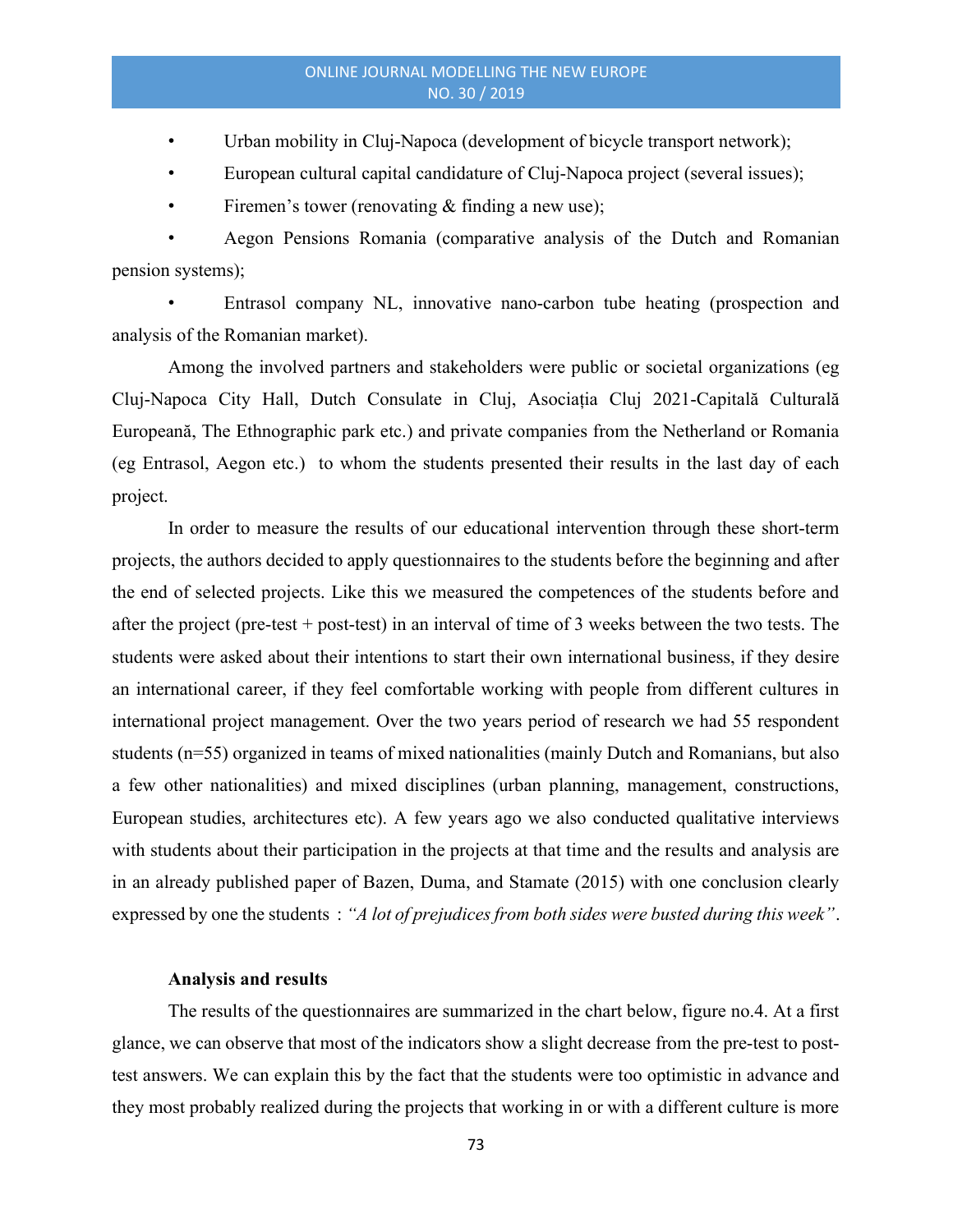complicated than it looks at the beginning. At the same time, when asked "Overlooking everything in terms of how you developed yourself, what grade would you give this project on a scale of 1- 10?", they gave a good grade: average grade 8.4.

If we are looking at each indicator individually, both ways, in absolute value and in the dynamic, we can find some interesting results. The first indicator, related to the skills required to work in international projects, had the higher score in pre-test showing that the students tend to be well overconfident before starting the project, yet becoming more aware of what is necessary after the project was complete.



Figure 4

Source: authors' calculations.

When they are asked if they like to work on projects with open and unknown outcomes, the students are less confident already from the pre-test compared to the previous question. Faced with uncertainty during the project and its outcomes, their confidence is decreasing even more, showing a fading uncertainty tolerance.

Regarding their own creativity there is not much change in the student's perception, before and after the project, probably because the students were constantly encouraged to come with ideas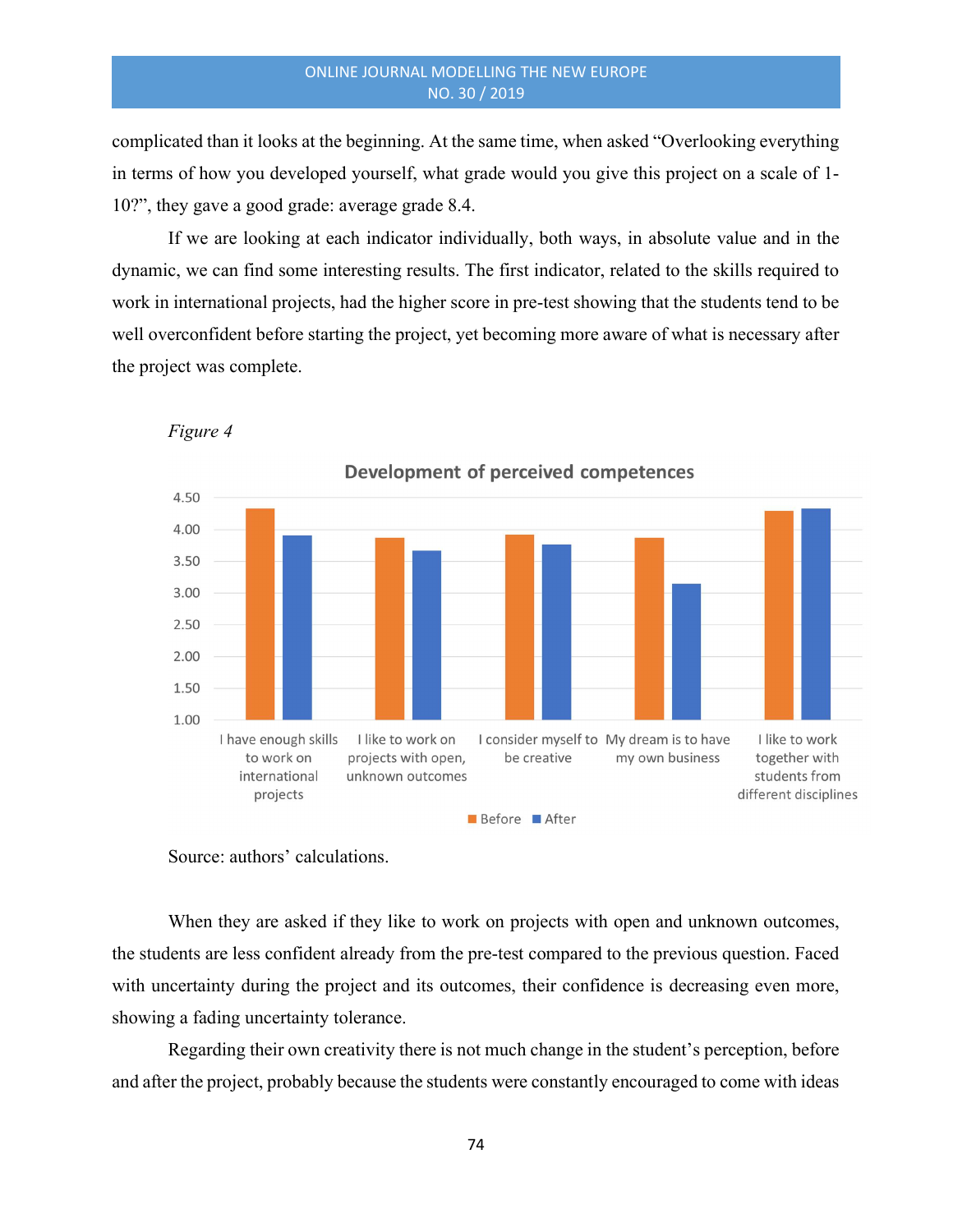and proposal at all stages of the project. Though, the largest drop between pre-test and post-test is registered at the question related to their dream to start a business, when the students become more realistic after they worked in an international project with a real assignment for a real client and they realize all the complexity of it.

Concerning the last indicator, we can observe that students are very comfortable working in multi-disciplinary teams (architects, management, archaeology, European studies, entrepreneurship, civil engineers, urban planners, tourism). This fact is demonstrated not just by the high score (close to 4.5), but especially by the fact that this the only indicator that registered an increase in value from the pre-test to post-test.

# **Conclusions**

It is well known that for many people it is difficult to adapt or to work in or with a different culture, but due to globalization, that is already a fact for many years now - not just a premise, we all have to learn how to improve the necessary skills for this. The same is true for the 'Millennials' or the 'iGeneration', that are currently our students. Apparently, there is a paradox here. On the one hand, due to the internet and the social networks, the Millennials think that they understand very well other cultures, they have many friends abroad (usually, e-friends) and they will have no difficulties to study or to work in another country. On the other hand, they are not really prepared or willing to leave their comfort zone in order to go to study abroad and for this we can just take a look at the low numbers related to the yearly participation of students in ERASMUS+ student mobility from programme countries (see figure no.3), despite the fact that this program is very accessible and generous. Our research tends to confirm this, by showing a decrease in almost all the indicators related to how the students perceive themselves in the pre-test and post-test.

We believe that this type of educational intervention, in the form of short-term international projects, is helping the students to fill the gap between what they think and what is the reality 'in the field' and, before anything else, to break the ice. As a matter of fact, being involved in the Erasmus departments at our faculties, we observed that the students who went once in Erasmus, very often they want, and they do return for another semester or/and later at the master or during their PhD. Same was true after our projects, most of the students reported being very interested to come again and work on short term international projects or to do an internship abroad. Moreover, we think that we managed to bridge between foreign and local companies/organizations and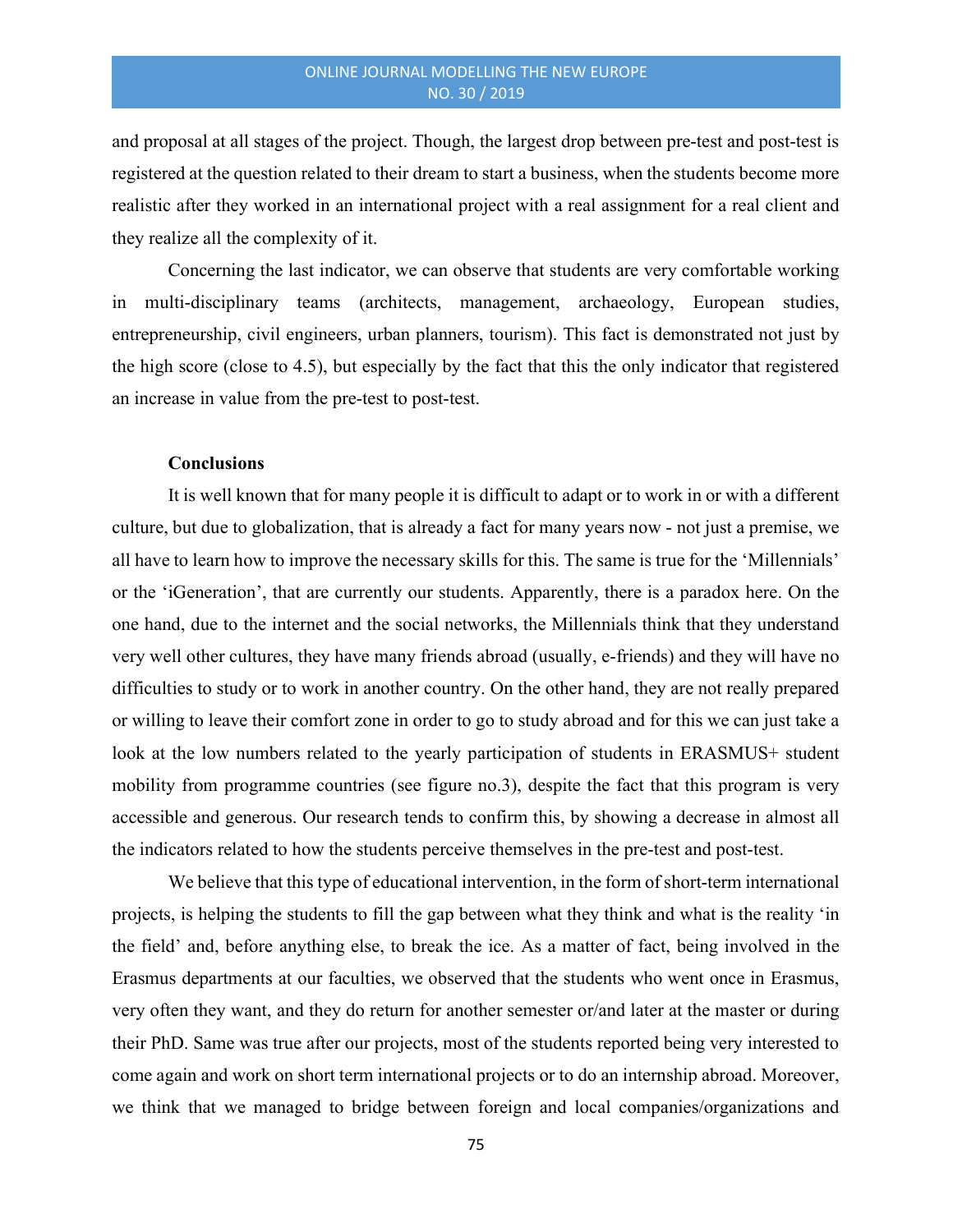students in order to fill the gap between theory and practice in an international context. In fact, we have always received positive feedback from the companies or organizations that were involved in our projects and students were invited for (paid) internships and some of them got hired later on (e.g. at Aegon).

Our intention is to continue these short-term projects in the future and maybe to develop it in new directions, for example to see what happens if this type of educational intervention would be compulsory. For the research purpose, would be interesting to further investigate if there is a selection bias in participants and the long-term effects of these collaborations.

# References

- 1. BAYER, L. (2018) Europe's eastern tigers roar ahead. Politico. Retrieved from https://www.politico.eu/article/central-and-eastern-eu-gdp-growth-economies/
- 2. BAZEN, J. C., DUMA, F. S. and STAMATE, D. (2015) International project education of the future? Measuring effectiveness of short-term international exchange projects. Paper presented at the Mokslo taikomieji tyrimai Kauno kolegijoje, Kaunas. Lithuania.
- 3. DEUTSCH, K. W. (1966) Nationalism and social communication: an inquiry into the foundations of nationality: M.I.T. Press.
- 4. DEUTSCH, K. W. (2015) Political Community and the North American Area: Princeton University Press.
- 5. EUROPEAN COMMISSION. (2018) *Erasmus+ annual report 2017*. Retrieved from Brussels: https://ec.europa.eu/programmes/erasmus-plus/about/statistics\_en
- 6. FLIGSTEIN, N. (2008) Euroclash: The EU, European identity, and the future of Europe: Oxford University Press.
- 7. GONZALEZ, C. R., MESANZA, R. B. and MARIEL, P. (2011) The determinants of international student mobility flows: an empirical study on the Erasmus programme. Higher Education, 62(4), 413-430. doi:10.1007/s10734-010-9396-5
- 8. KING, R. and RUIZ‐GELICES, E. (2003) International student migration and the European 'year abroad': effects on European identity and subsequent migration behaviour. International Journal of Population Geography, 9(3), 229-252.